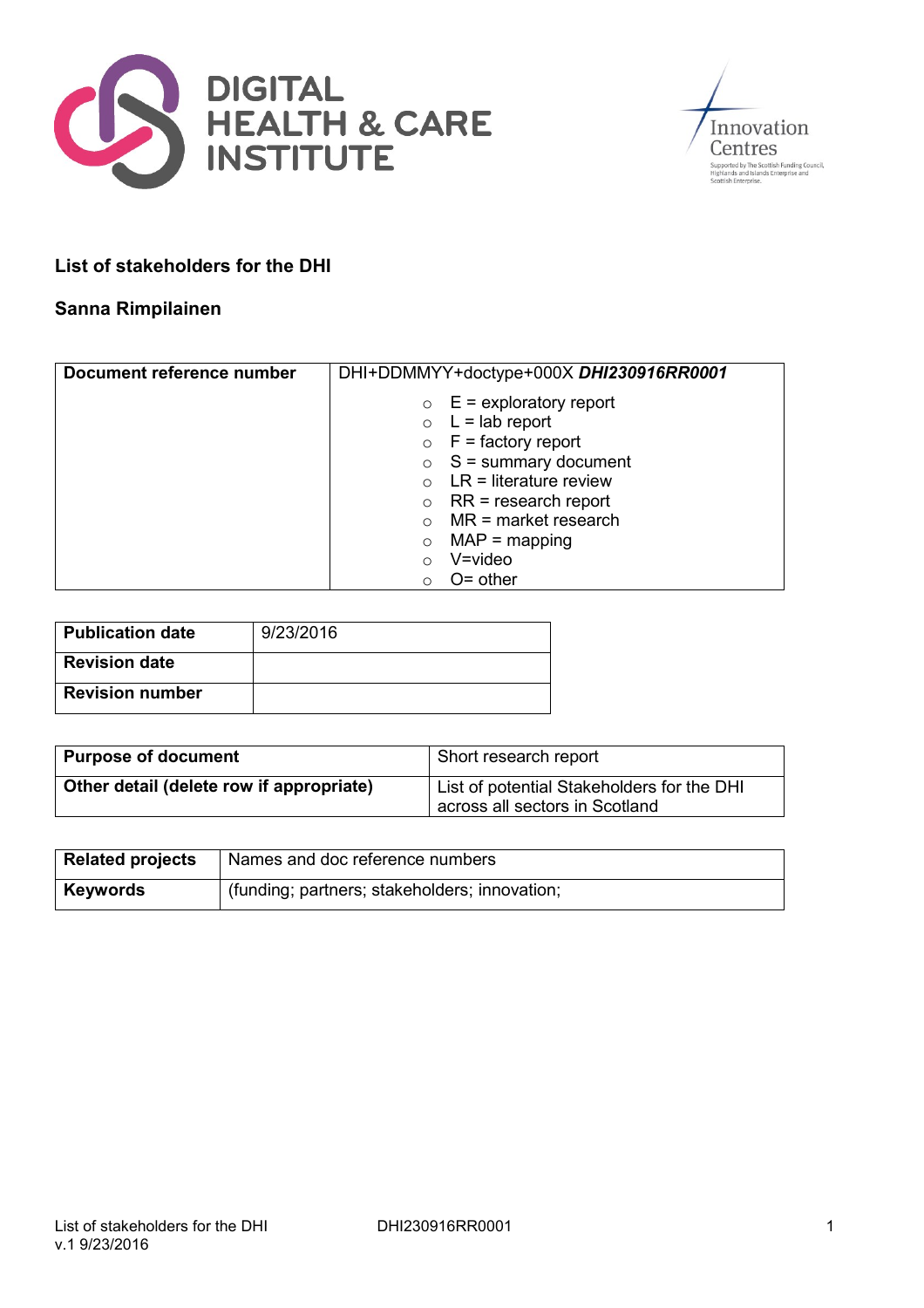



# **List of stakeholders for the DHI**

- 1. **The Alliance** 3<sup>rd</sup> sector, citizen focused
- 2. **BCS Health Scotland** British Computer Society Health Scotland, a multi-professional group that aims to promote the development and use of Health Informatics in Scotland.
- 3. **Business Gateway** Business advisor service DHI presented to the Glasgow staff and a number of enquiries are now coming in.
- 4. **Catapults** Catapults are UK wide. There is a precision medicine catapult which has partial base in Scotland (SMS-IC CEO, once appointed is going to have to dedicate 1 day a week approx.. to this role). Space Catapult – we are involved with the space catapult who are based at Strathclyde and Inverness, they have a remit to look at using data from Space to benefit healthcare. Digital Catapult – They had been looking at opening a Scottish Digital Catapult, however I don't think this is progressing at this stage. However, the Digital Catapult does have a 3 bases in England and also has a dedicated health stream.
- 5. **Civtech** Open Innovation Challenge run by the Scottish Government recent round just closed. Again we are working with them
- 6. **Dallas** Delivering Assisted Living At Scale
- 7. **Digital Scotland** (Scotland's Digital futures, Government org)
- 8. **eHealth i**n Govt and boards majority of departments are involved at some level
- 9. **Enterprise Europe Network** based within Scottish Enterprise can provide support to SMEs and researchers to access European Funding for example identifying opportunities, identifying partners, helping innovators become partners, helping with completion of funding bids etc etc
- 10. **Entrepreneurial Spark** <http://www.entrepreneurial-spark.com/> Nationwide, but do do work in Scotland as incubator/accelerator. Very few Accelerators in Scotland, none Scotland-based.
- **11. Farr-institute for health informatics research**
- 12. **Health Care Improvement Scotland** Encompasses Scottish Health Technologies Group (SHTG) and also the Health Innovation Assessment Portal (HIAP) where health technologies are assessed by a panel which includes SHIL, SHTG and Others. HIP also have the ihub which show the priorities for the Government and NHS for health and care in Scotland.
- 13. **HIAP** Health Innovation Assessment Portal (offered by NHS Scotland for innovators and assessors; aims to encourage prospective providers of new and / or innovative products and solutions to put them forward.)
- **14. HIS – Health Improvement Scotland**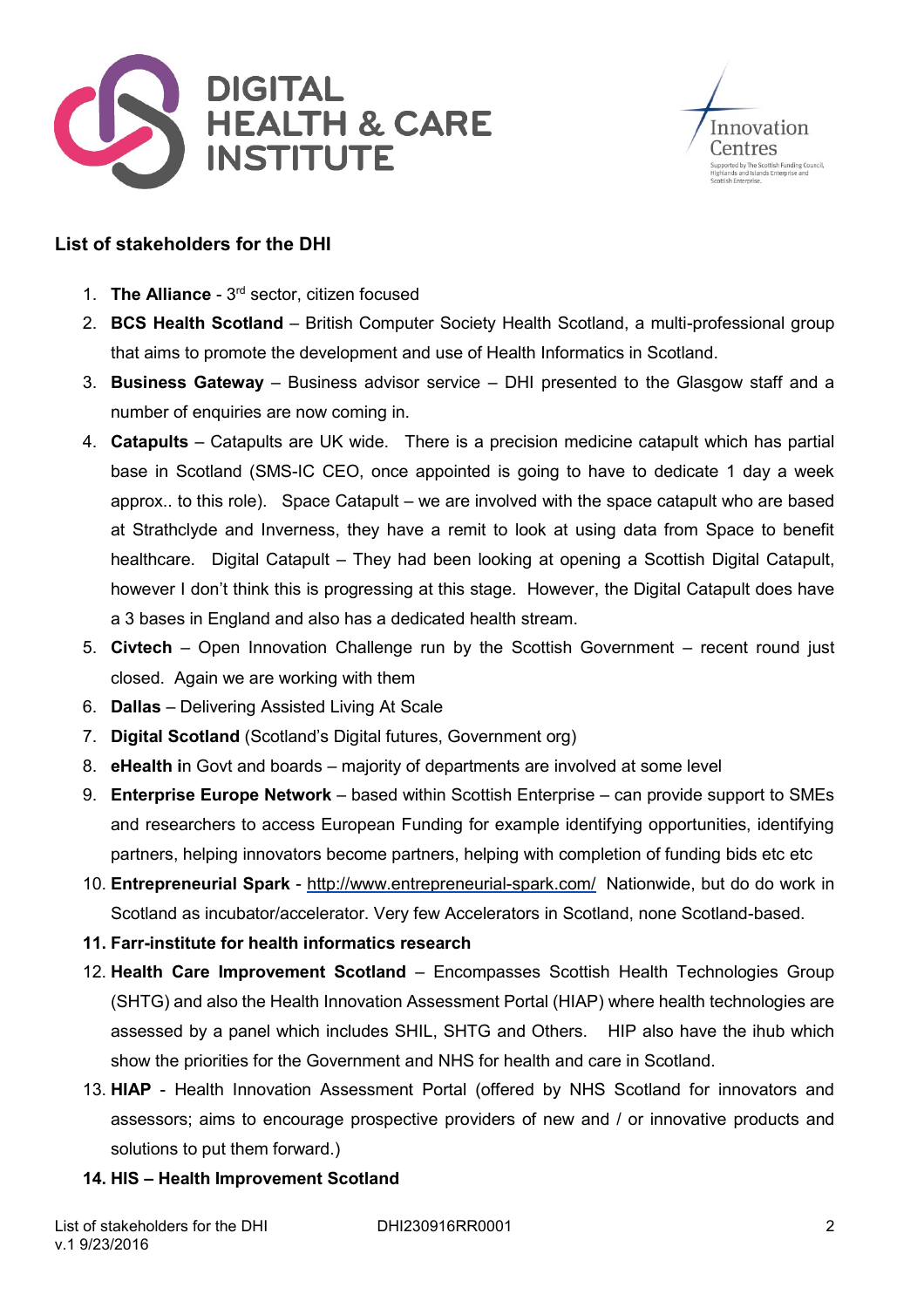



- 15. i**hub** Supporting health and social care integration in Scotland; sits under HIS-umbrella.
- 16. **Incubators/Accelerators** Digital Refer gives an overview of some of these, if you use the spreadsheet attached and select the region as Scotland. One note on it, Alba is no longer operating, Kevin has struck out on his own.
- 17. **Innovation Centres**
	- a. DHI
	- b. Censis
	- c. Data Lab
	- d. Stratified Medicine
	- e. Construction Scotland Innovation Centre

#### **18. Innovation Champions within the NHS Scotland**

- **19. Innovation and Knowledge Centres**
- 20. **Innovate UK** Massive innovation funder for research and businesses
- 21. **Interface**  We have a good working relationship with Interface, we have regular meetings and they also sit on the approval panel. Interface are funded by SFC and provide a link between industry and academia.
- 22. **JIT – Joint Improvement Team** strategic improvement partnerships between the Scottish Government, NHSScotland, COSLA, the third and independent housing sector.
- 23. **KTN – Knowledge Transfer Network** network in a number of difference disciplines
- 24. **KTP – Knowledge Transfer Partnerships** place academics and business together for the mutual benefit of both and fund placements.
- **25. Local Enterprise partnerships**
- **26. MacMillan Cancer Care**
- 27. **NRS** NHS Research Scotland Cover a range of research in the NHS, and also have an industry liaison Manager who deals with relationship between industry and NHS researchers, including the likes of developing Scotland as a Multi-site for Clinical trials for big pharma such as Roche etc.
- 28. **NES** NHS Education Scotland
- **29. NHS Scotland**
- **30. NHS24**
- **31. Saltaire foundation**
- 32. **SBRI – funded by Innovate UK**. Challenges run UK wide, but have specific regional/topic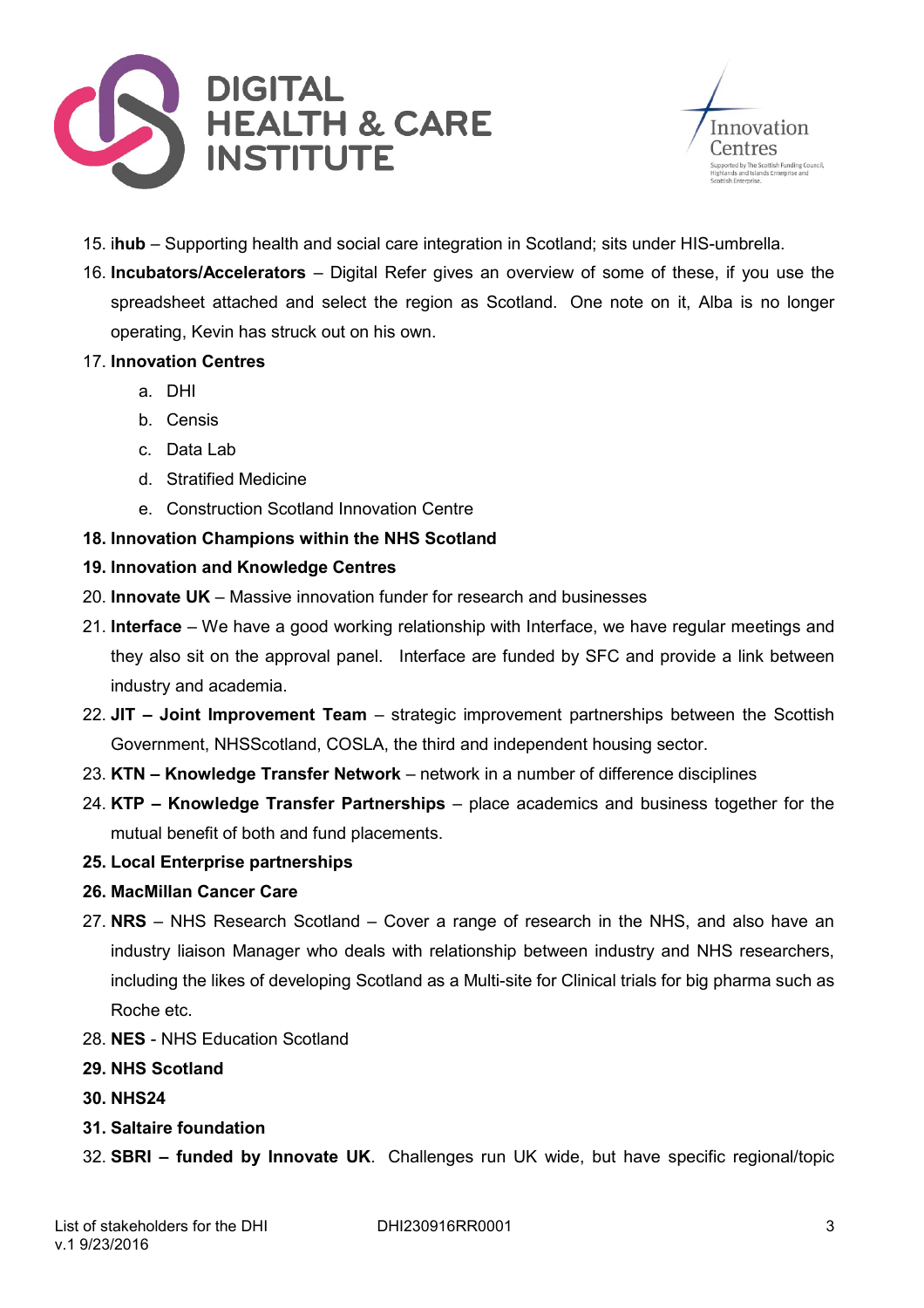



challenge. There are a number of challenges happening in Scotland supported by Scottish Government and Scottish Enterprise. Current one is Diabetes which we are involved in, next one will be in Dermatology

### **33. SIE – Scottish Institute of Enterprise**

### **34. SCTT – Scottish Centre for Telehealth and Telecare**

- 35. **Scottish Cities Alliance** Partnership between the Scottish Cities which has European funding. Amongst the other work that they are doing to make Scottish Cities smart cities is a Smart and Health Living Patherfinder/workstream which aims to: "work together to establish a nationwide test-bed for innovation in health and welllbieng, whilst generating data led insights on the links between health, economic growth and productivity" "The pathfinder will focus on the following 2 areas: Accelerating the development and deployment of products and services that support a more holistic management of health and wellbieng across Scotland's cities, and, Ingelligent use of data to generate insights on the interdependencies between health and the economy. This includes links to employment, low pay and how infrastructure and services can be delivered in a way that promote wellbieng." This means that they will be promoting innovation in this area.
- 36. **Scottish Enterprise and Highlands and Islands Enterprise** there are a number of elements to both agencies that will be relevant here. For example:
	- a. High Growth Team also the high growth programme run in collaboration with the Scottish Government
		- i. Sector Teams
		- ii. Business advisors and Innovation specialists
		- iii. Account managing companies
		- iv. Funding various funding available, i.e. PoC funding etc
	- b. Open Innovation Support inc SBRI and other work
- 37. **Scottish Universities** the universities all have Research and Innovation departments and also business development departments too.
- 38. **SDI – Scottish Development International** experts in international business and innovation.
- 39. **SHIL Scottish Health Innovations Limited** [www.shil.co.uk](http://www.shil.co.uk/) we have a working relationship with SHIL at various levels, they take innovations from within the NHS
- 40. **SIE – Scottish Institute for Enterprise** we have a good working relationship with SIE. They deal with student enterprise and innovation<http://www.sie.ac.uk/>